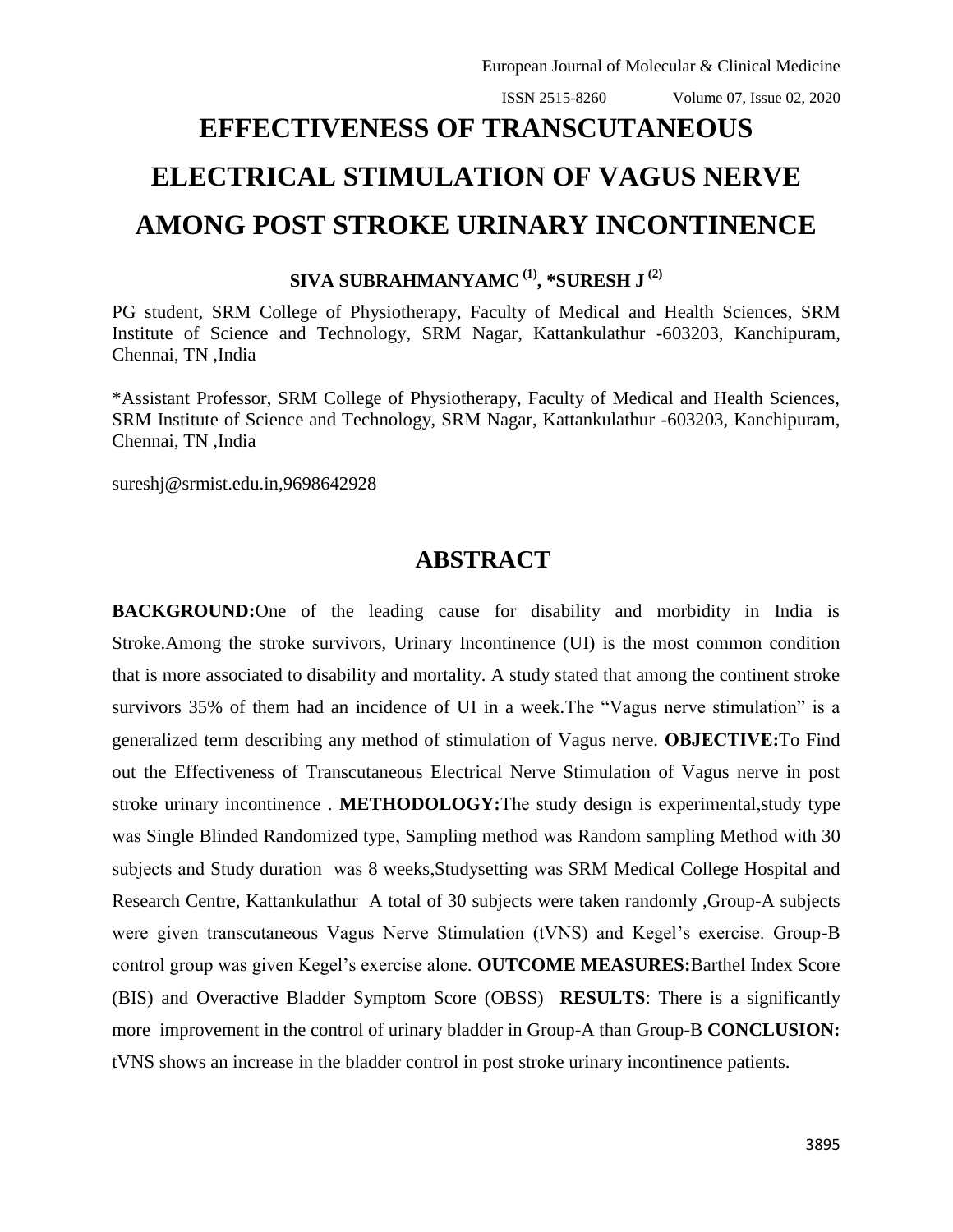ISSN 2515-8260 Volume 07, Issue 02, 2020 Key words: Transcutaneous Vagus Nerve Stimulation (tVNS), Urinary Incontinence, stroke, Kegel's exercise, pelvis floor muscles

### **INTRODUCTION**

One of the leading cause for disability and morbidity in India is Stroke. The estimated prevalence rate of stroke range is aroundeighty four to two hundred sixty two per one lakh population in rural and three hundred thirty four to four hundred twenty four per one lakh population in urban areas. Based on the recent population based studies the incidence rate is around one hundred nineteen to one hundred forty five per one lakh population.<sup>1</sup>Among the stroke survivors, Urinary Incontinence (UI) is the most common condition that is more associated to disability and mortality. A study stated that among the continent stroke survivors 35% of them had an incidence of UI in a week.<sup>2</sup>

Young post stroke survivors with higher functional independence, have higher incidence of regaining continence. Cognitive impairment, communication ability, mobility and consciousness levels influences the continence in post stroke.<sup>3</sup>Urinary incontinence (UI) is the uncontrolled urine leakage, which is a prognostic risk factor. Thirty two percent to seventy nine percent of hospitalized stroke patients experience incontinence. 4 Signals are carried from the digestive system to the brain vice versa through the Vagus nerve. The tenth cranial nerve runs form the brain to the abdomen through the thorax. It is hence known as the "Wanderer nerve" due to its long pathway.<sup>5</sup>

The Vagus nerve exits the brainstem through the groove, between the medullary pyramid and Inferior cerebral peduncle and further from the skull it exits through the "Jugular Foramen". <sup>6</sup> The contraction of the smooth muscles at the small intestines and glandular secretions are being regulated by the Vagus nerve. The preganglionic neurons of the vagal efferent fibers of dorsal motor nucleus of Vagus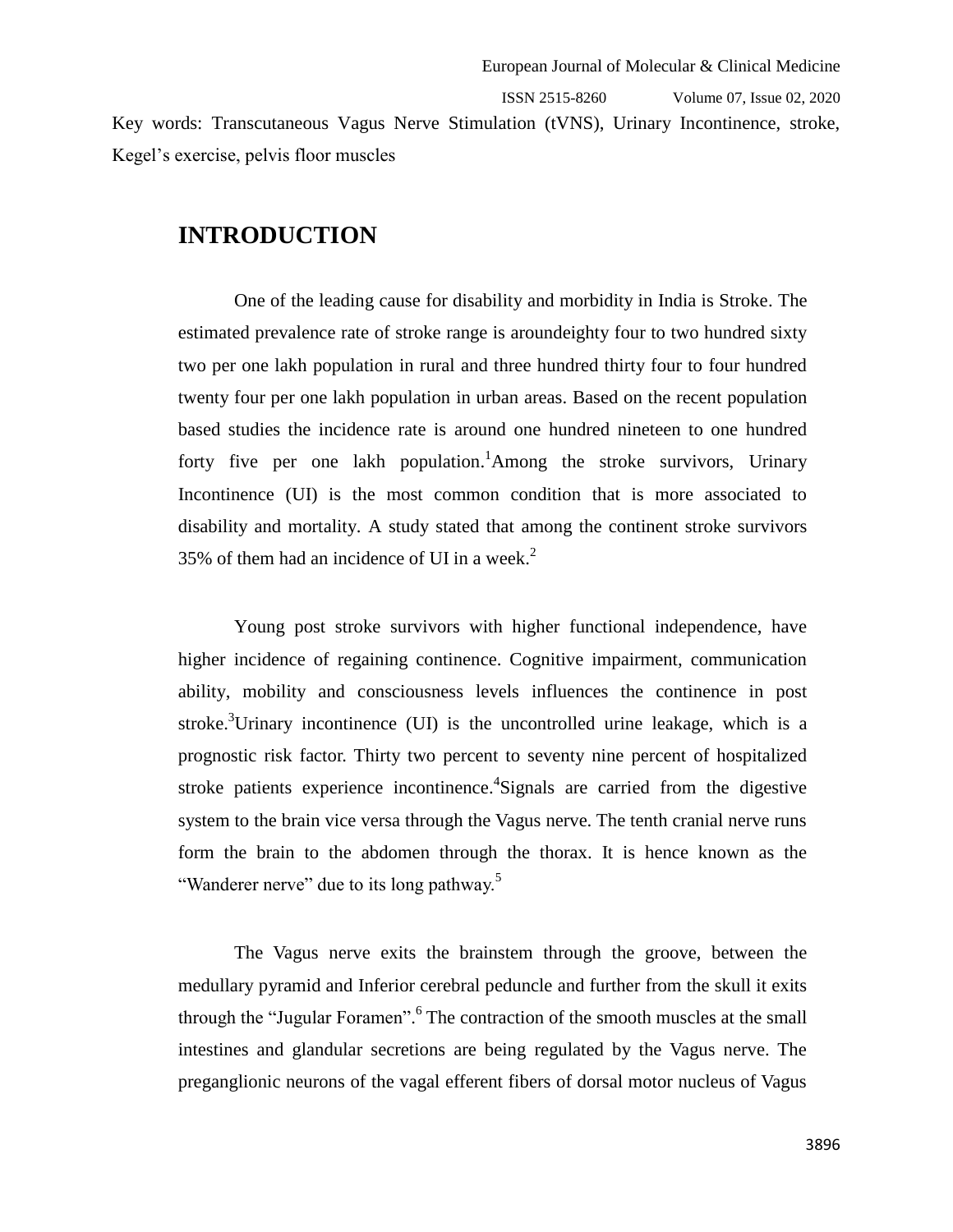nerve innervate the muscular and mucosal layers of the gut (in the lamina propria as well as muscularis externa). <sup>7,8&9</sup>

The "Vagus nerve stimulation" is a generalized term describing any method of stimulation of Vagus nerve. In the 1880's the first observation for suppressing seizures through manual massage and carotid artery compression at the cervical region was carried out, it attributed to crude vagal nerve stimulation. In the 1930's and 1940's several studies were conducted researching the effect of the autonomic nervous system due to Brain modulation through Electrical Vagus Nerve Stimulation.<sup>10</sup>

#### **PROCEDURE**

The study got Institutional ethical committee clearance (1659/IEC/2019) initiallyThe Participants were explained about the procedure and the awareness of the study. The informed consent was obtained from the Participants who were willing to participate in the study according to inclusion criteriaSubject with post stroke UI.Subjects who were stable, cooperative, and could effectively communicate (to accomplish therapy). Subjects with urinary retention. And exclusion criteria

Subjects having various reasons for UI in the past (Parkinson's disease, spinal cord disease, dementia, urinary tract tumors, urolithiasis, unhealed urinary tract infections, or history of urinary tract surgery). Subjects with severe cognitive function disorders (Mini-Mental State Examination14-22 points).

Subjects with concurrent systemic disorders. . Further the demographic data was collected, then the patient were asked to fill in the "Modified Barthel Index" and the Overactive Bladder Symptom Score (OBSS) questionnaire before the treatment commenced to check their current control of the urinary bladder.

The subjects were divided in to two groups, the Group A(Experimental group) and the Group B (Control group) with each group of 15 patients.

The Group A did the Kegel's exercise and also underwent Vagus nerve stimulation using TENS with the clip electrodes placed at the Auditory Meatus and Concha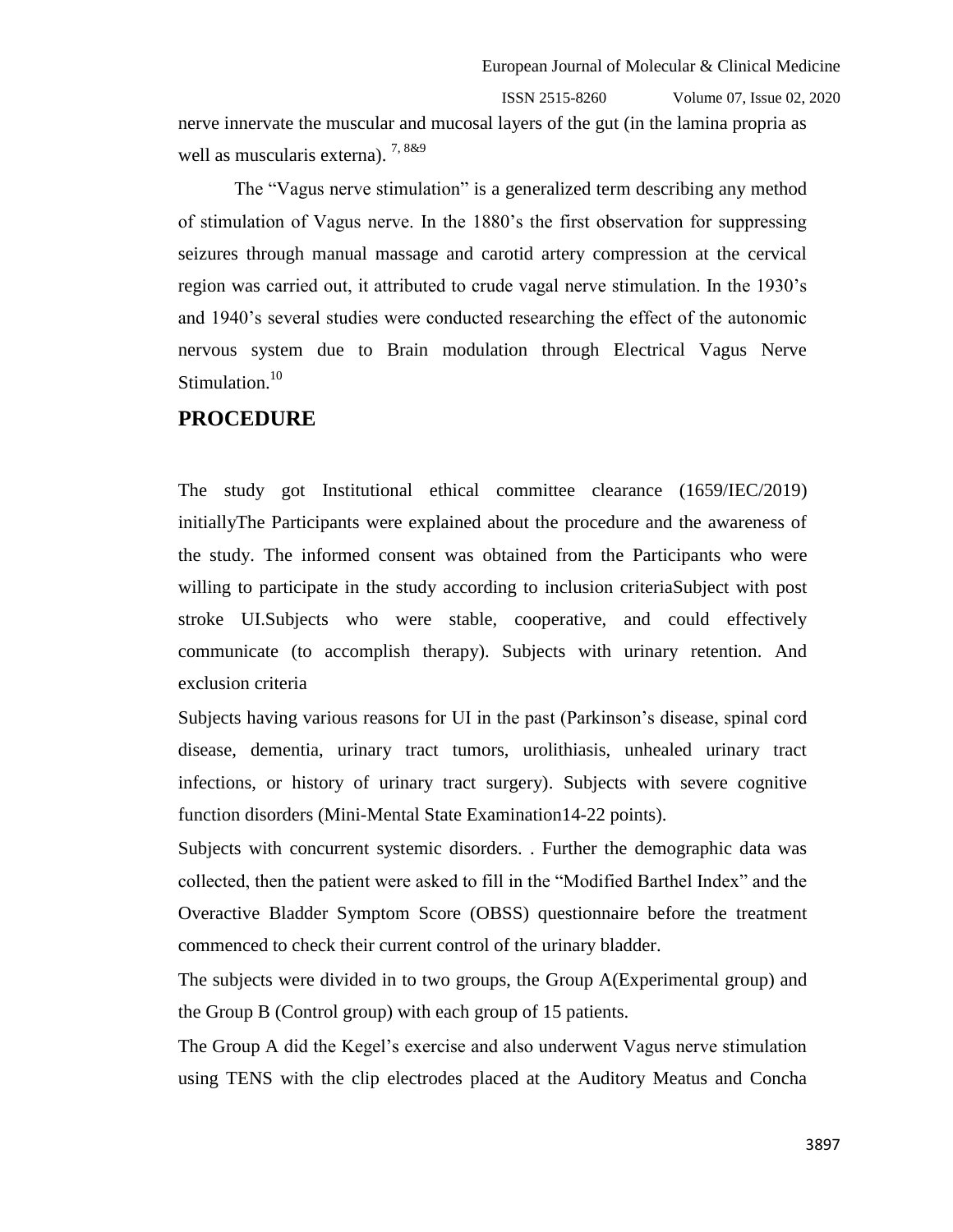(Cymba conchae and Cavum conchae) at the left ear (continuous 0.25ms pulses, 25Hz) for 60 minutes once a day for 60 days., in the general medicine ward in presence of a senior physiotherapist and emergency medical care.

The Group B was taught and asked to perform Pelvic floor muscles strengthening through Kegel's exercise, where in the exercises involve the conscious contraction and relaxation of the Pubococcygeus muscle, with the goal of increasing the resting tension of the sphincter components for 60 days.

#### **OUTCOME MEASURES**

- 1. Overactive Bladder Symptoms Score
- 2. Barthel Index Score sheets

#### **RESULTS**

**According to Table 1** The table shows significant result increase in Overactive Bladder Symptom Score for Group A (experimental group) value between pre-test and post- test at p<0.001 level.

**According to Table 2,** The table shows significance in Barthel Index Score for Group A (experimental group) value between pre-test and post- test at  $p<0.001$ level.

**According to Table 3,** The table shows non-significant results in Overactive Bladder Symptom Score Score for Group B (Control group) value between pre-test and post- test at p<0.001 level.

**According to Table 4,** The table shows non-significant results in Barthel Index Score for Group B (Control group) value between pre-test and post- test at  $p<0.001$ level.

**According to Table 5,** The table shows non-significant results in Overactive Bladder Symptom Score and Barthel Index Score for Group A(Experimental group) and Group B (Control group) value in post- test at  $p<0.001$  level.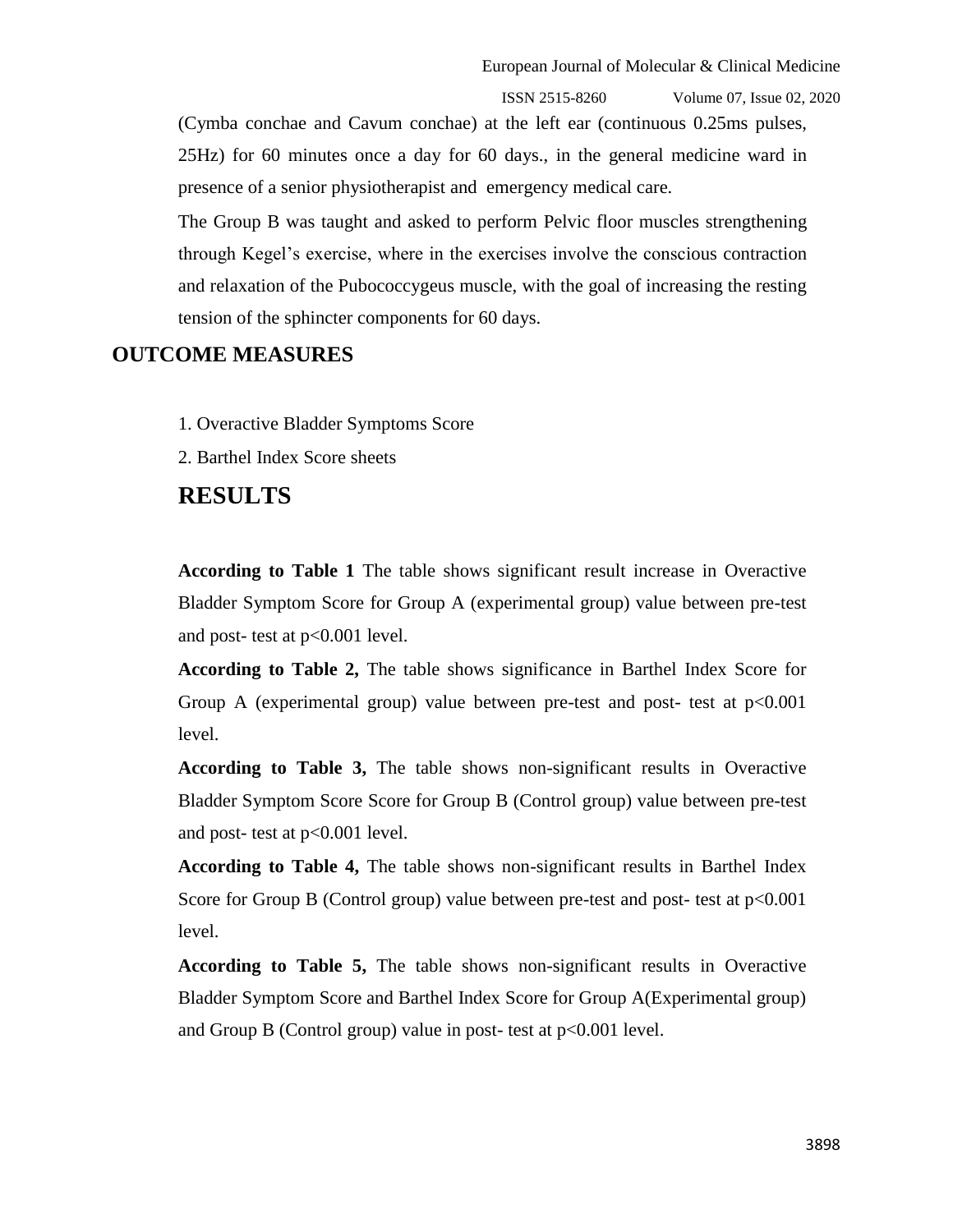### **DISCUSSION**

There is a relaxation of the detrusor muscles, sphincter closing and bladder filling through the reduced activation of the "Sympathetic Nervous System" (SNS). The urge sensation to void is sent to the brain through spinal cord, as the urine volume in the bladder reaches two hundred to four hundred milliliters. The voluntary urination or micturition depends on the parasympathetic and voluntary somatic nervous system. Signals from these systems and corresponding somatic neuro activities, results in detrusor muscle contraction and relaxation of sphincter respectively  $.11$ 

International Continence Society has defined urinary incontinence as an " involuntary urination". It is a common condition of public health in elderly population impacting their quality of life. Localized brain injuries causes pelvic muscle weakness and bladder hypersensitivity. Urinary tract infections, fungal dermatitis and nephritis are a few potential symptoms caused by urinary incontinence. It also causes decrease of self esteem, isolation from social activities and depression which in turn impacts the therapy, concentration and period of treatment.<sup>12</sup>

According to Homma Y et al., the Overactive Bladder Symptoms Score was intended to collectively evaluate the symptoms of Overactive Bladder. The score has the sum of four symptoms namely, morning time frequency, nocturnal frequency, urgency and urgency incontinence. Despite several measures available for evaluating the Overactive bladder as Primary Over Active Bladder Symptom Questionnaire, Urgency Questionnaire, etc. All the questionnaires measures only health related quality of life instead of the symptoms. Though it does not intend to neglect the symptoms. Hence the Overactive Bladder Symptom Score was intended to describe the symptoms for treating the Overactive bladder. $^{13}$ 

Barthel index is for measuring the Activities of Daily Living performance and is mainly intended to individuals with stroke and other neuromuscular or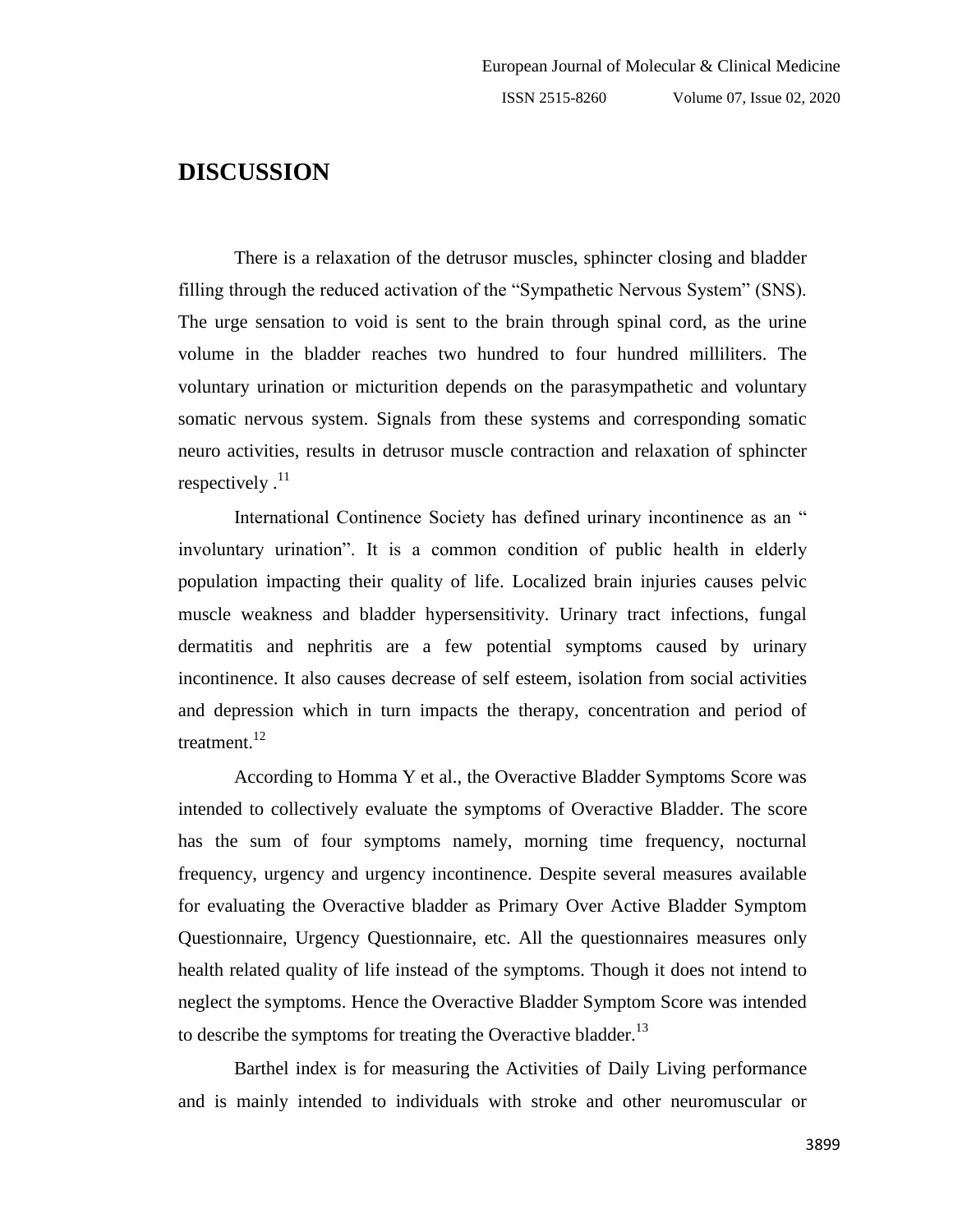musculoskeletal disorders. The bladder control has 0 to 10 (0= incontinence,  $5=$ occasional accident and 10=continent), usually the Barthel index assessing is evaluated over preceding 24 to 48 hours, but occasionally longer periods will be relevant.<sup>14</sup>

The objective of this study was to find out the effectiveness of Transcutaneous Vagus nerve stimulation among post stroke Urinary Incontinence patients along with Kegel's exercise.

The statistical results has shown the Experimental group (Group A) of 15 subjects with Transcutaneous Vagus nerve stimulation and Kegel's exercise showed more significant increase in both Barthel Index Score and Overactive Bladder Symptom Score. According to the statistical results the experimental group has shown an increase in mean value from 1.93 to 5.0 between pre- test and post- test for Barthel Index Score and an increase in mean value from 8.33 to 12.80 between pre- test and post- test atp<0.001 level.

In an experimental study lead by Eleni Franogos et al., revealed the relation between the auricular branch of the Vagus nerve and the urinary bladder control. According to the study while stimulating the vagus nerve through left cymba conchae there were activities noticed at the contralateral Locus coeruleus and bilateral paracentral lobules. Literatures states the cortical regions that regulates the voluntary control of the bladder functions includes the Paracentral lobule.<sup>15</sup> A study by Anna P Malykhina revealed that moments before urinating, there is rapid increase in less frequencied neuron of the Locus Coeruleus match closely to that neurons at medial Prefrontal Cortex (mPFC).

The changes help in urinating, by increasing the attention by increased arousal through filled bladder. The neurological physiology behind urination is the "medial Prefrontal Cortex (mPFC)" located anteriorly in the cortex, Pontine Micturation Center (PMC) and Locus Coeruleus (LC) at pons of brainstem send and receive signals within one another. Bladder signals reach LC through spinal cord, further passed to other parts of the brain including PMC. PMC signals back to the bladder through spinal cord. Then PMC consist neurons that are "Corticotrophin Releasing Hormone  $(Crh+)$ " which involve in the commencement of the urination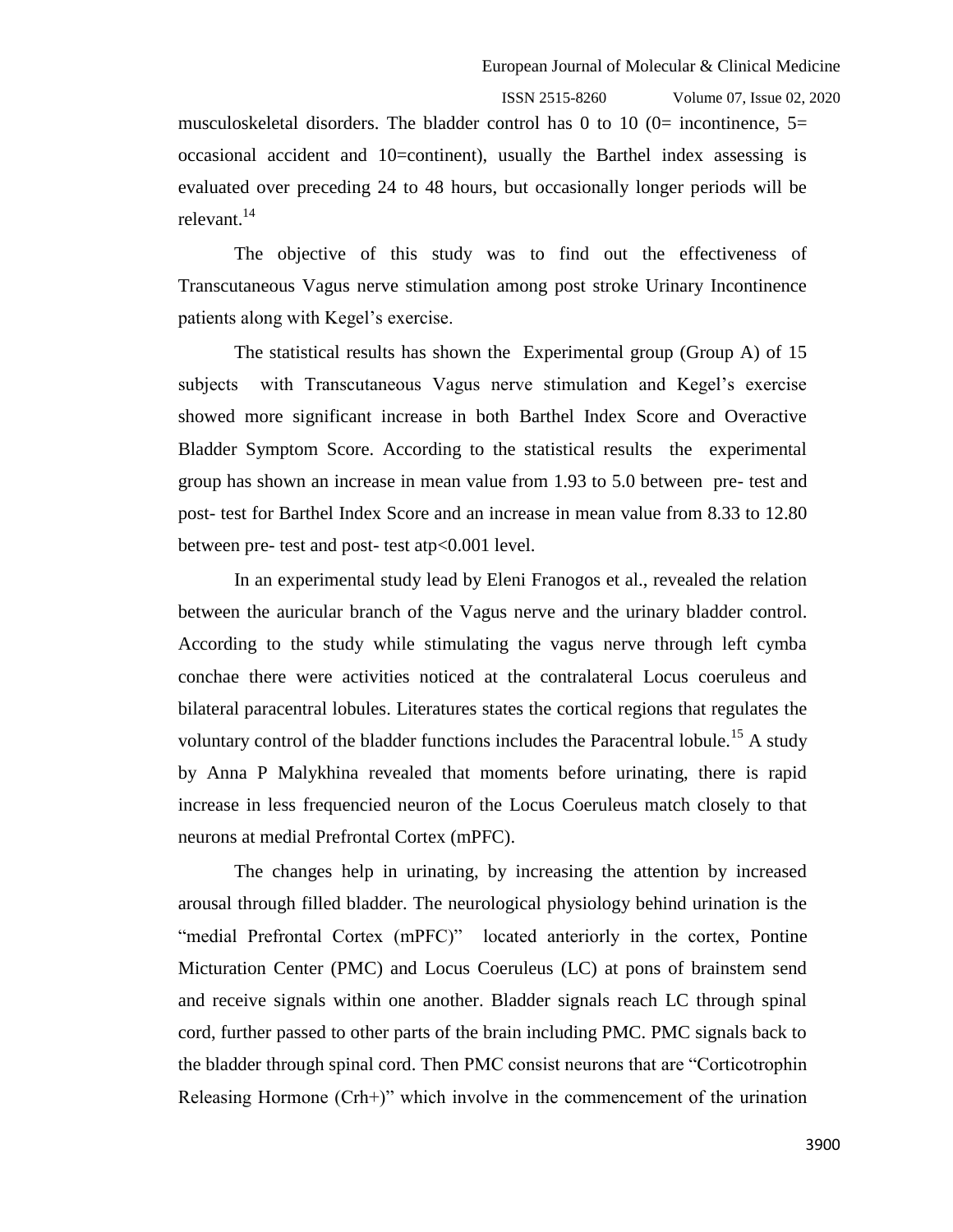and other type of neuron without this hormone is Crh- that are potentially believed to help in urine storage. $16$ 

The Control group (Group B) of 15 subjects who were taught and asked to practice Kegel's exercise alone, without the Transcutaneous Vagus nerve stimulation has shown a statistically lesser significance than the Experimental group in Barthel Index Score and Overactive Bladder Symptom Score. The control group increase in mean value from 1.93 to 2.66 between pre and post –ctest for Barthel score index and increase in mean value from 13.0 to 12.6 between pre and post – test for Overactive Bladder Symptom Score atp<0.001 level.

According to Shin and his team, urinary incontinence has been impacted by pelvic floor strengthening exercise, depending on the method applied. Both group were given pelvic muscle training, fifty minutes, thrice a week for eight weeks. The pelvic floor muscle training consist of educating all the participants about urinary incontinence and role of pelvic floor muscles. Further the participants were asked to contract their pelvic floor muscles by leaning forward and backward, while contracting the pelvic floor muscles and pulling in the coccyx; through erect sitting over the couch for pulling the ischium for strengthening mucles.

The participants also contracted the abdominal muscles and muscles of pelvic floor together through "sit ups". Auklee and team in their study reported that muscle activities of pelvic floor increased significantly through muscle training of pelvic floor with biofeedback among mild aged female population. Kim and team in their study reported that muscle training of pelvic floor region after child birth under therapist supervision had more effect urinary incontinence than those who were not supervised by therapist.  $18$ 

There are several studies stating the influence of the Vagus Nerve controlling the urinary bladder and several text supporting the incidence of Urinary incontinence in Vagus Nerve injury.

Thus this study concluded that there is an increase in the bladder control through transcutaneous stimulation of the Vagus nerve along with Kegel's exercise.

It is also evident that there are many different types of continence problems that can occur (sometimes in combination) as a result of stroke.These include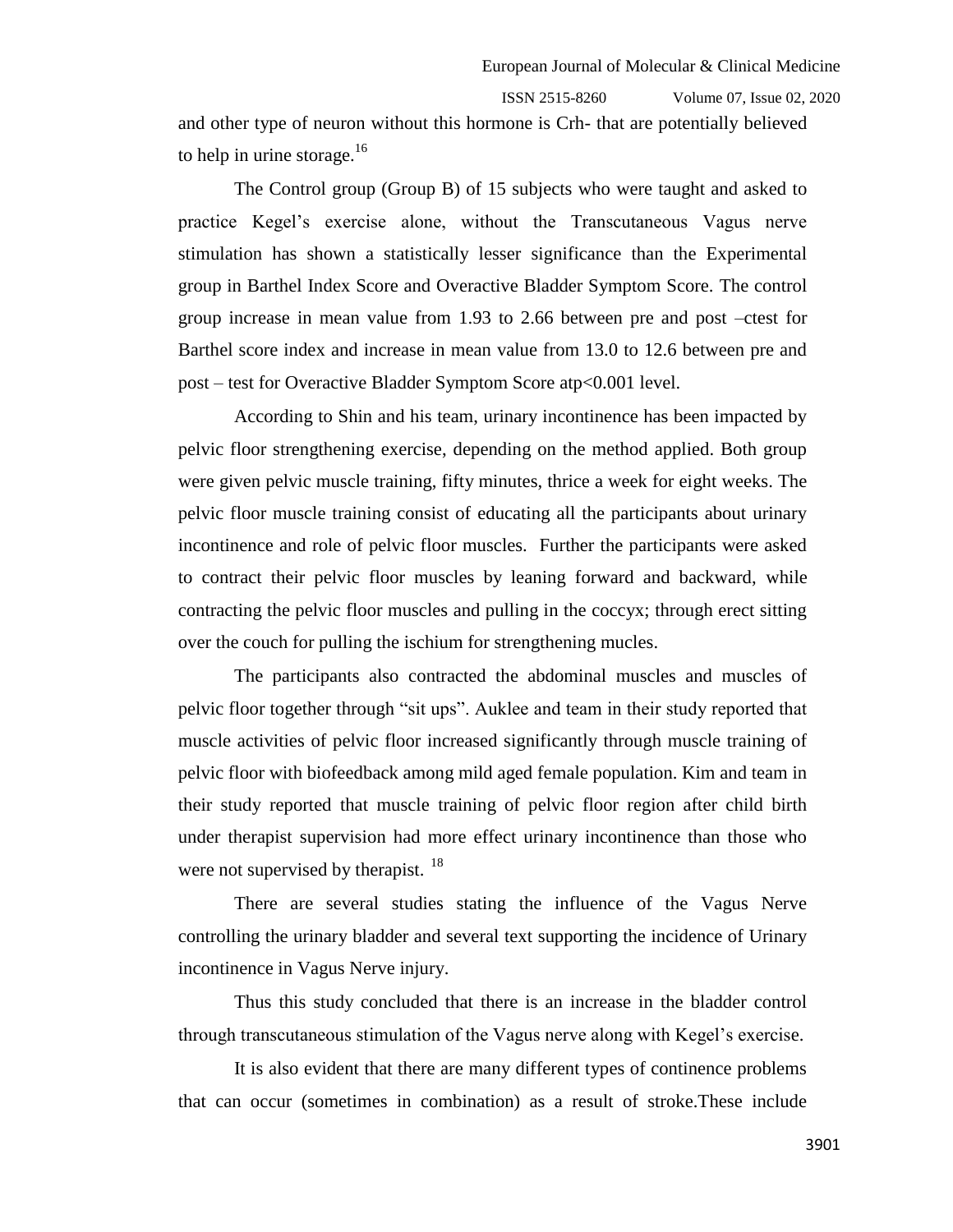functional incontinence, stress incontinence, overflow incontinence and urge incontinency.

## **CONCLUSION**

The study concludes that the experimental group with Kegel's exercise and Transcutaneous Vagus nerve stimulation showed a statistical significantincrease in the urinary bladder control in subjects with post stroke urinary incontinence.

The control group showed statistically lesser significance in the urinary bladder control as they were taught and asked to follow Kegel's exercise alone, no transcutaneous stimulation was given.

#### **ACKNOWNLEGDEMENT:**

I sincerely acknowledge and convey my heartfelt gratitude to Prof.D.Malarvizhi for herconstant support and encourage.

#### **FUNDING SUPPORT:**

The authors declare that they have no funding support for this study.

#### **CONFLICT OF INTEREST**:

The authors declare that they have no conflict of interest

## **REFERENCES**

- 1. Pandian JD, Sudhan P. Stroke epidemiology and stroke care services in India. Journal of stroke. 2013 Sep;15(3):128.
- 2. Wein AJ. Impact of urinary incontinence after stroke: results from a prospective population-based stroke register. The Journal of urology. 2005.Gelber DA, Good DC, Laven LJ *et al*. Causes of urinary incontinence after acute hemispheric stroke. Stroke 1993; 24:378–82.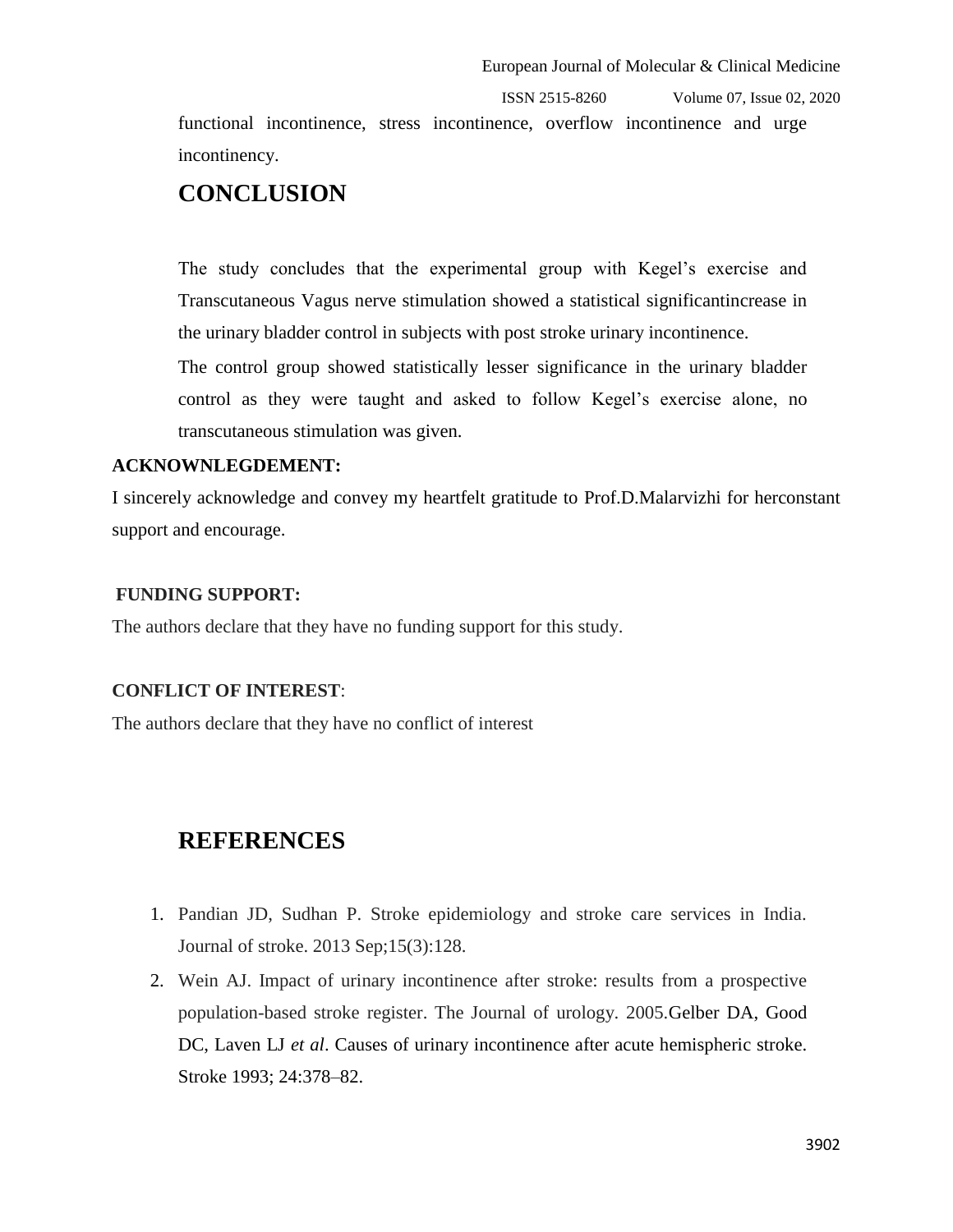- 3. Brittain KR, Peet SM, Castleden CM. Stroke and incontinence. Stroke. 1998 Feb;29(2):524-8.
- 4. Rosas-Ballina M, Olofsson PS, Ochani M, Valdés-Ferrer SI, Levine YA, Reardon C, Tusche MW, Pavlov VA, Andersson U, Chavan S, Mak TW. Acetylcholinesynthesizing T cells relay neural signals in a vagus nerve circuit. Science. 2011 Oct 7;334(6052):98-101.
- 5. Berthoud HR. Neuhuber WL. Functional and chemical anatomy of the afferent vagal system. Auton Neurosci. 2000;85:1-7.
- 6. Babic T, Browning KN. The role of vagal neurocircuits in the regulation of nausea and vomiting. European journal of pharmacology. 2014 Jan 5;722:38-47.
- 7. Browning KN, Travagli RA. Central nervous system control of gastrointestinal motility and secretion and modulation of gastrointestinal functions. Comprehensive physiology. 2011 Jan 17;4(4):1339-68.
- 8. Furness JB, Callaghan BP, Rivera LR, Cho HJ. The enteric nervous system and gastrointestinal innervation: integrated local and central control. InMicrobial endocrinology: The microbiota-gut-brain axis in health and disease 2014 (pp. 39- 71). Springer, New York, NY..
- 9. Lanska DJ. JL Corning and vagal nerve stimulation for seizures in the 1880s. Neurology. 2002 Feb 12;58(3):452-9.
- 10. DeMaagd GA, Davenport TC. Management of urinary incontinence. Pharmacy and Therapeutics. 2012 Jun;37(6):345..
- 11. Jácomo RH, Fitz FF, Alves AT, Fernandes IS, Teixeira FA, Sousa JB. The effect of pelvic floor muscle training in urinary incontinent elderly women: a sistematic review. Fisioterapia em Movimento. 2014 Dec;27(4):675-89.
- 12. Homma Y, Yoshida M, Seki N, Yokoyama O, Kakizaki H, Gotoh M, Yamanishi T, Yamaguchi O, Takeda M, Nishizawa O. Symptom assessment tool for overactive bladder syndrome—overactive bladder symptom score. Urology. 2006 Aug 1;68(2):318-23.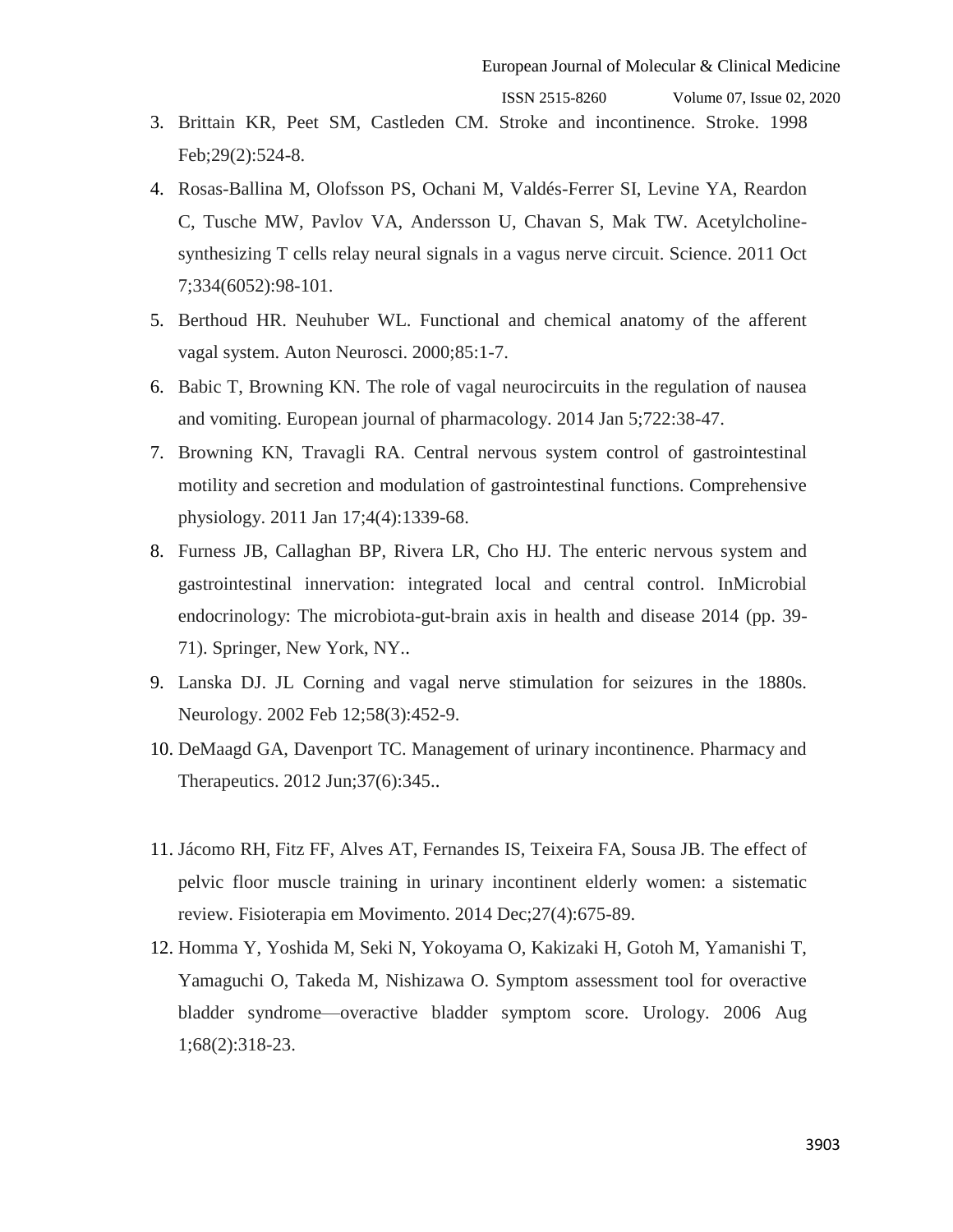- 13. Miyake M, Tanaka N, Asakawa I, Hori S, Morizawa Y, Tatsumi Y, Nakai Y, Inoue T, Anai S, Torimoto K, Aoki K. Assessment of lower urinary symptom flare with overactive bladder symptom score and International Prostate Symptom Score in patients treated with iodine-125 implant brachytherapy: long-term follow-up experience at a single institute. BMC urology. 2017 Dec 1;17(1):62.
- 14. Wolfe CD, Taub NA, Woodrow EJ, Burney PG. Assessment of scales of disability and handicap for stroke patients. Stroke. 1991 Oct;22(10):1242-4.
- 15. Frangos E, Ellrich J, Komisaruk BR. Non-invasive access to the vagus nerve central projections via electrical stimulation of the external ear: fMRI evidence in humans. Brain stimulation. 2015 May 1;8(3):624-36.
- 16. Malykhina AP. Urodynamics: how the brain controls urination. eLife. 2017 Dec 4;6:e33219.
- 17. Shin DC, Shin SH, Lee MM, Lee KJ, Song CH. Pelvic floor muscle training for urinary incontinence in female stroke patients: a randomized, controlled and blinded trial. Clinical rehabilitation. 2016 Mar;30(3):259-67.
- 18. Aukee P, Immonen P, Penttinen J, Laippala P, Airaksinen O. Increase in pelvic floor muscle activity after 12 weeks' training: a randomized prospective pilot study. Urology. 2002 Dec 1;60(6):1020-3.
- 19. Wilson DA, Lowe D, Hoffman AL, Rudd A, Wagg A. Urinary incontinence in stroke: results from the UK National Sentinel Audits of Stroke 1998–2004. Age and ageing. 2008 Sep 1;37(5):542-6.
- 20. Rong PJ, Fang JL, Wang LP, Meng H, Liu J, Ma YG, Ben H, Li L, Liu RP, Huang ZX, Zhao YF. Transcutaneous vagus nerve stimulation for the treatment of depression: a study protocol for a double blinded randomized clinical trial. BMC complementary and alternative medicine. 2012 Dec 1;12(1):255.

#### **TABLE-1**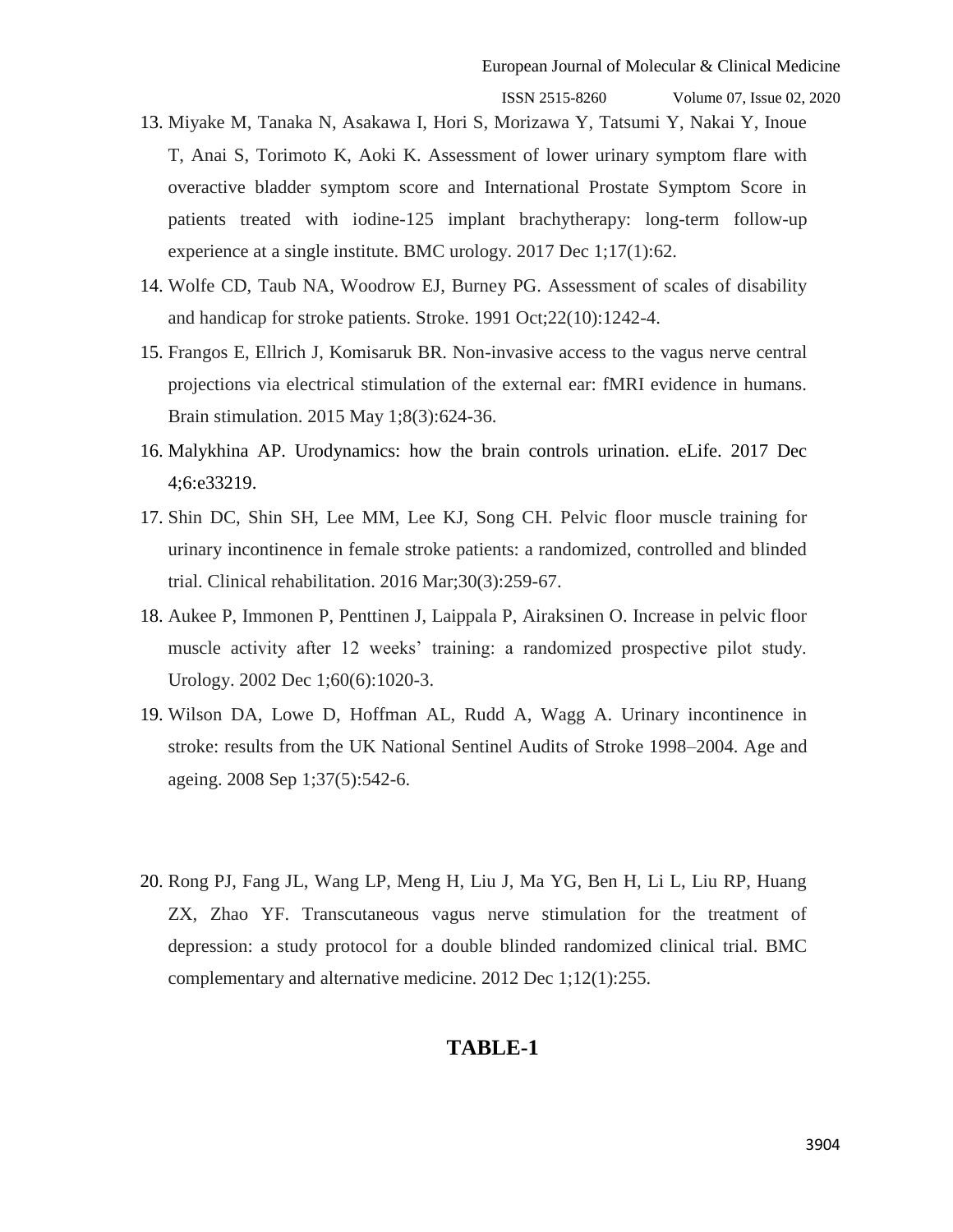## **COMPARISON OF PRE AND POST TEST VALUE OF OBSS FORGROUP A (EXPERIMENTAL GROUP)**

| Test        | Pre test<br>mean | Post test<br>mean | Mean<br>value | Standard<br>deviation | T value  | significance |
|-------------|------------------|-------------------|---------------|-----------------------|----------|--------------|
| <b>OBSS</b> | 8.33             | 12.80             | $-4.46667$    | 2.13363               | $-8.108$ | .000         |

The above table reveals the mean, standard deviation, t-test, p value of Overactive Bladder Symptom Score (OBSS).

The Overactive Bladder Symptom Score has shown a decrease in mean value from 8.33 to 12.80 between pre- test and post- test.

The table shows significant result increase in Overactive Bladder Symptom Score forGroup A(experimental group) value between pre-test and post- test at p<0.001 level.

#### **GRAPH-1**

## **COMPARISON OF PRE AND POST TEST VALUE OF OBSS FOR GROUP A (EXPERIMENTAL GROUP)**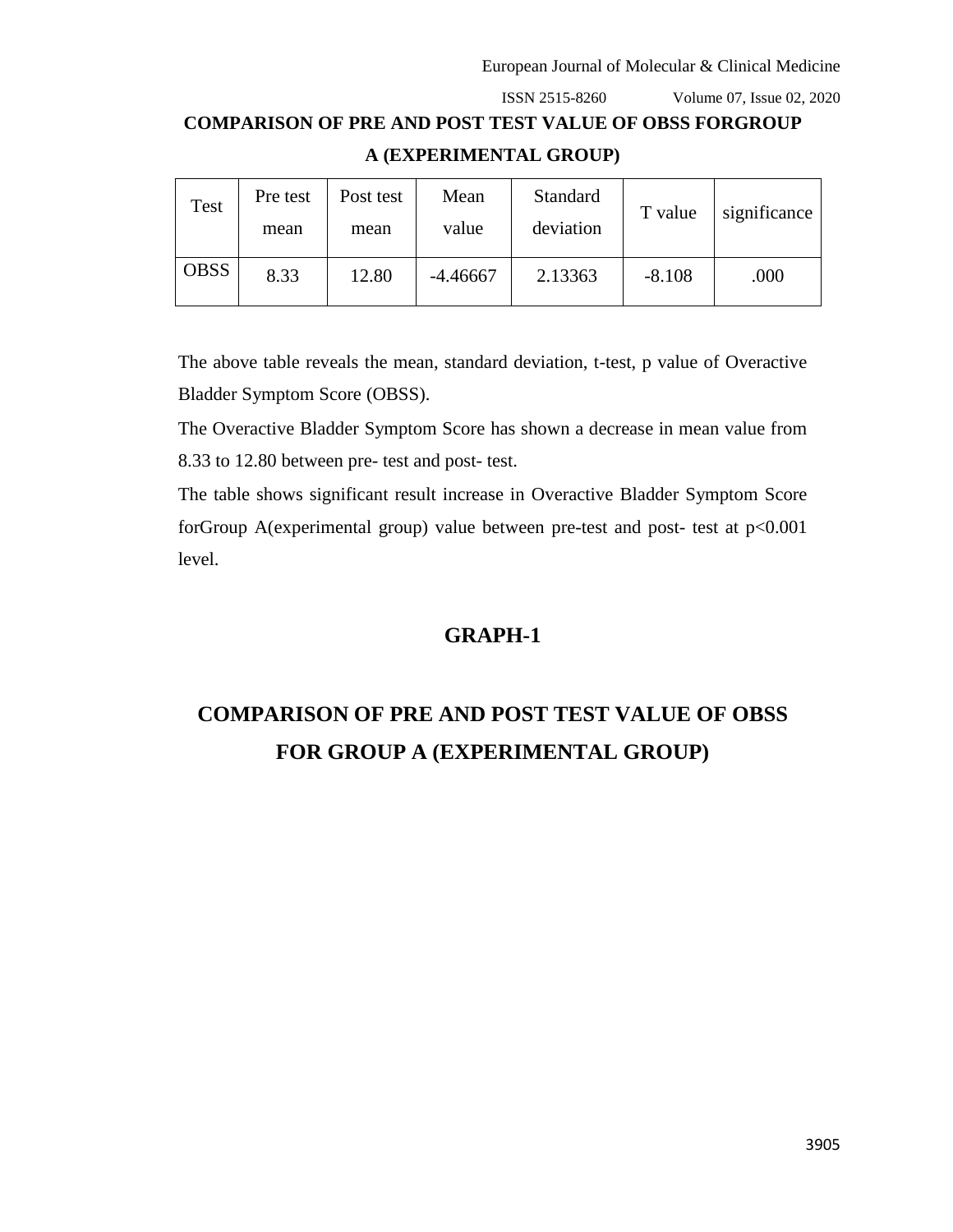

### **TABLE-2**

## **COMPARISON OF PRE AND POST TEST VALUE OF BARTHEL INDEX SCORE FOR GROUP A (EXPERIMENTAL GROUP)**

| Test       |      | Pre test   Post test | Mean       | Standard  | T value  | Significance |
|------------|------|----------------------|------------|-----------|----------|--------------|
|            | mean | mean                 | value      | deviation |          |              |
| <b>BIS</b> | 1.93 | 5.00                 | $-3.06667$ | 1.70992   | $-6.946$ | .000         |

The above table reveals the mean, standard deviation, t-test, p value Barthel Index Score (BIS) between pre-test and post- test of the Group A (experimental group). Barthel index score has shown an increase in mean value from 1.93 to 5.00 between pre and post test.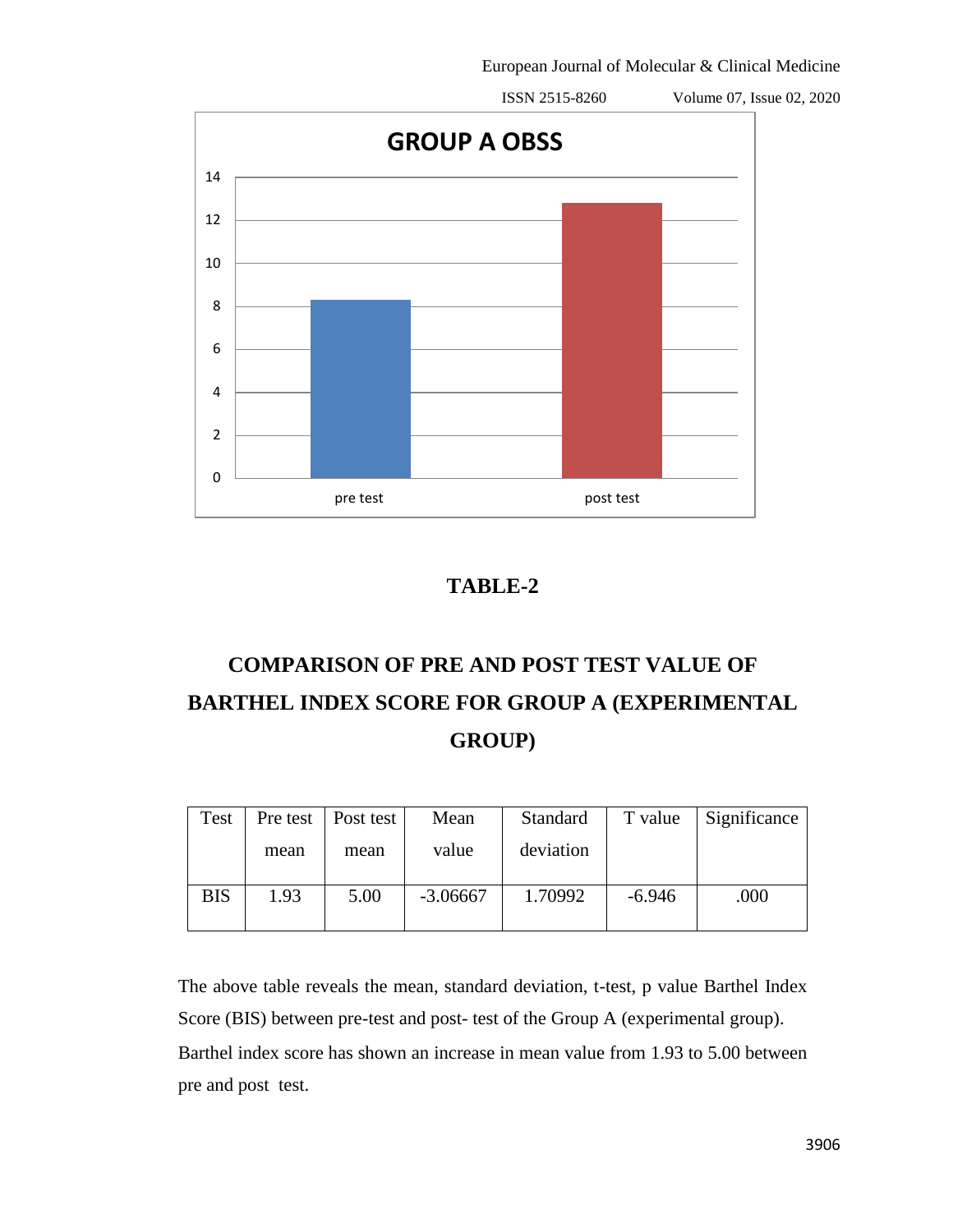ISSN 2515-8260 Volume 07, Issue 02, 2020 The table shows significance in Barthel Index Score forGroup A(experimental group) value between pre-test and post- test at p<0.001 level.

## **GRAPH 2**

## **COMPARISON OF PRE AND POST TEST VALUE OF BARTHEL INDEX SCORE FOR GROUP A (EXPERIMENTAL GROUP)**

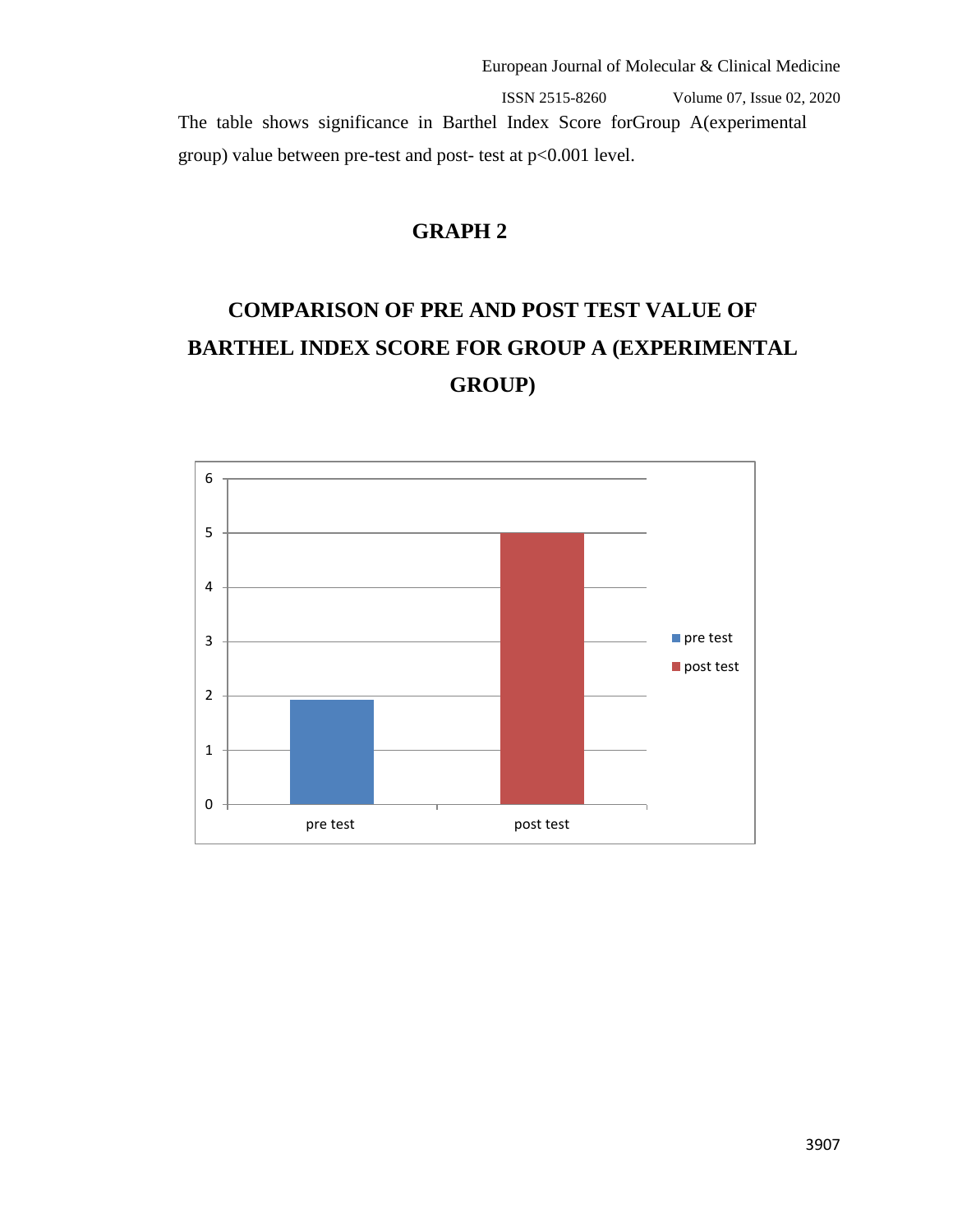## **TABLE-3**

## **COMPARISON OF PRE AND POST TEST VALUE OF OBSS FOR GROUP B (CONTROL GROUP)**

| Test        |      | Pre test   Post test   Mean |        | Standard  | T value | significance |
|-------------|------|-----------------------------|--------|-----------|---------|--------------|
|             | mean | mean                        | value  | deviation |         |              |
| <b>OBSS</b> | 13.0 | 12.6                        | .46667 | 4.71876   | .383    | .707         |

The above table reveals the mean, standard deviation, t-test, p value of Overactive Bladder Symptom Score (OBSS) between pre-test and post- test of the Group B (control group).

The Overactive Bladder Symptom Score has shown a decrease in mean value from 13.0 to 12.6 between pre- test and post- test.

The table shows non-significant results in Overactive Bladder Symptom Score Score for Group B(Control group) value between pre-test and post- test at  $p<0.001$ level.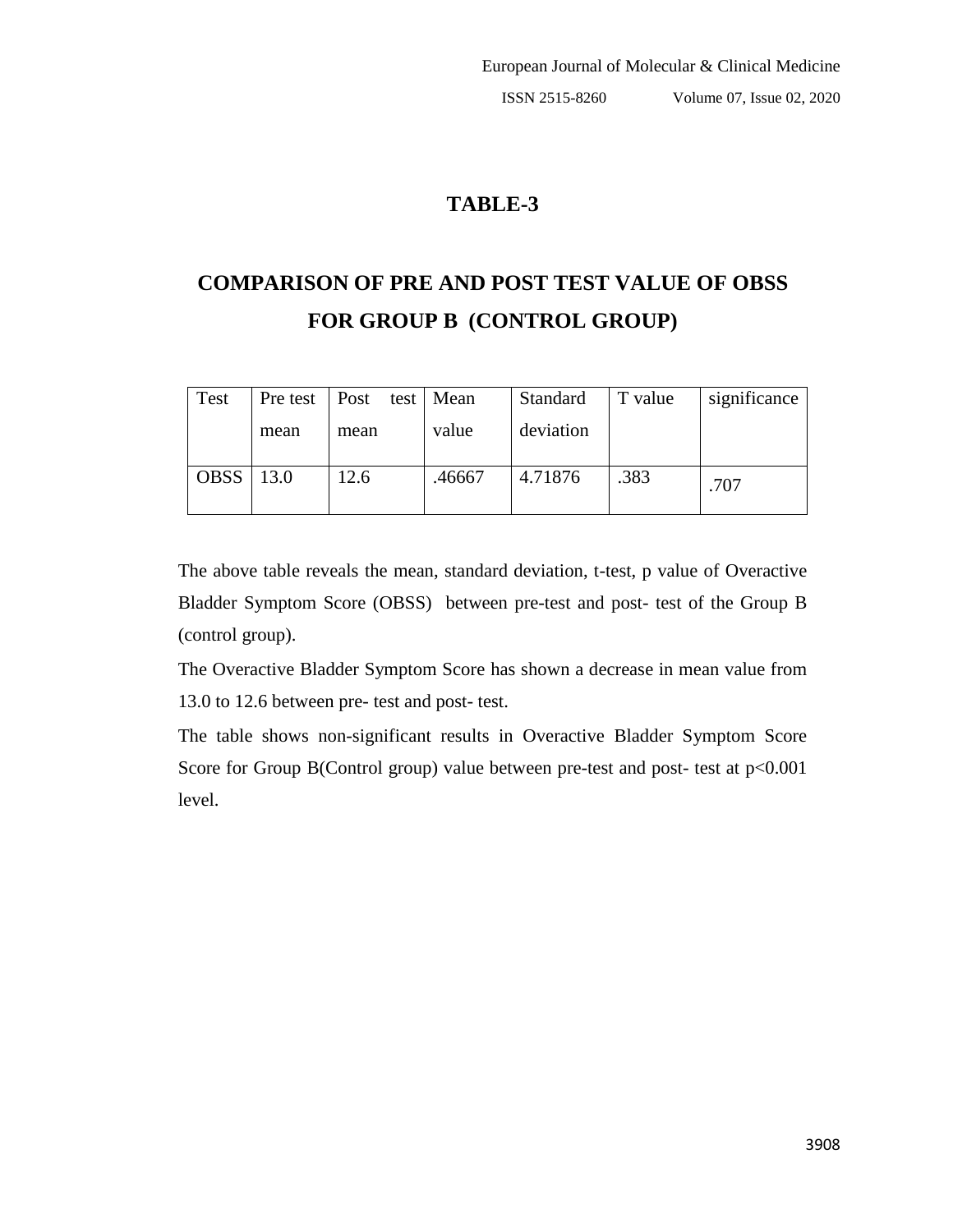## **GRAPH-3**

## **COMPARISON OF PRE AND POST TEST VALUE OF OBSS FOR GROUP-B (CONTROL GROUP)**

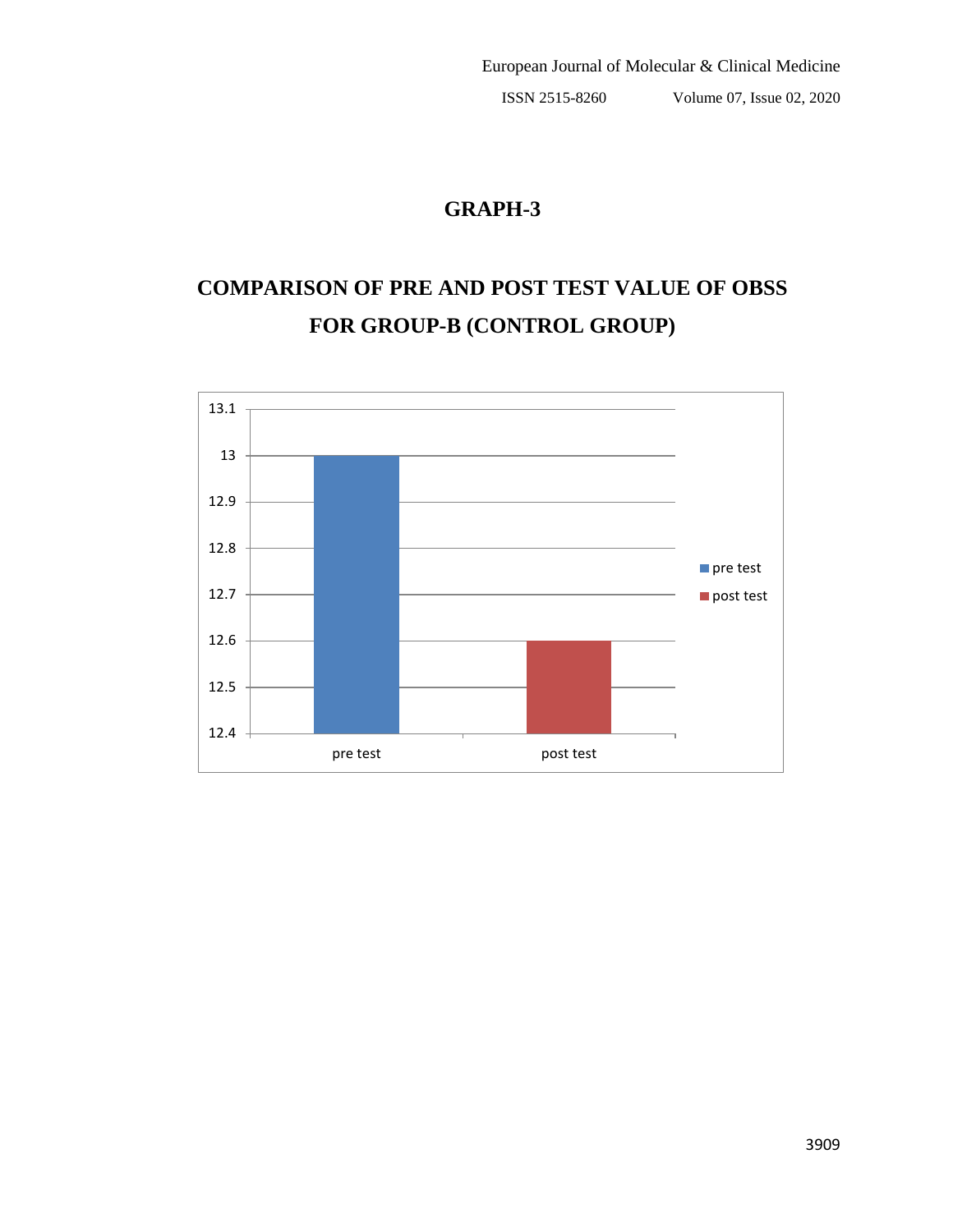### **TABLE 4**

## **COMPARISON OF PRE AND POST TEST VALUE OF BARTHEL INDEX SCORE FOR GROUP B (CONTROL GROUP)**

|            | Test   Pre test | Post-test | Mean       | Standard  | T value  | Significance |
|------------|-----------------|-----------|------------|-----------|----------|--------------|
|            | mean            | mean      | value      | deviation |          |              |
| <b>BIS</b> | l.66            | 2.66      | $-1.00000$ | 1.51186   | $-2.562$ | .023         |

The above table reveals the mean, standard deviation, t-test, p value of Barthel Index Score (BIS) between pre-test and post- test of the Group B (control group).

While Barthel index score has shown an increase in mean value from 1.66 to 2.66 between pre and post - test.

The table shows non-significant results in Barthel Index Score for Group B(Control group) value between pre-test and post- test at p<0.001 level.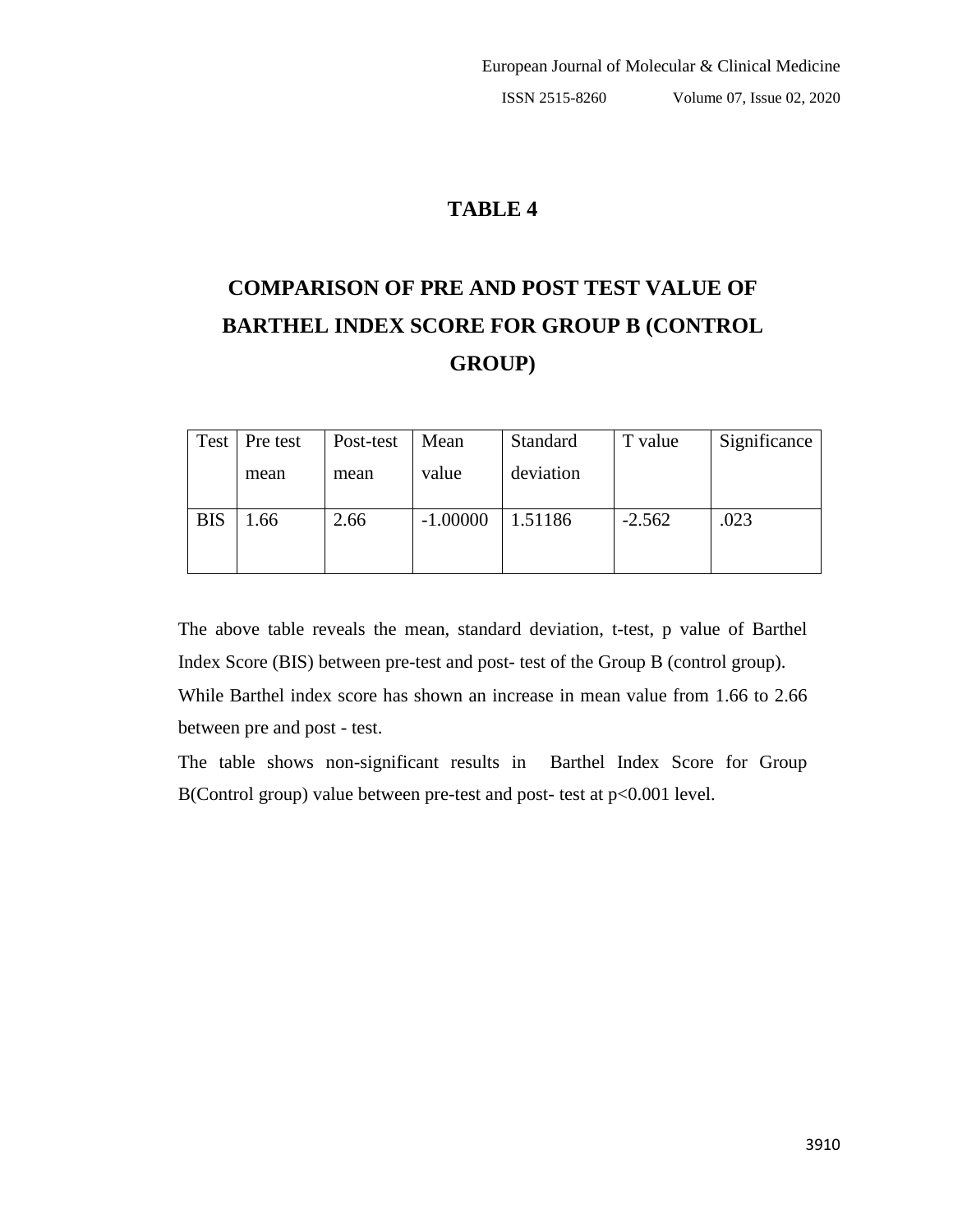## **GRAPH 4**

## **COMPARISON OF PRE AND POST TEST VALUE OF BARTHEL INDEX SCORE FOR GROUP B (CONTROL GROUP)**

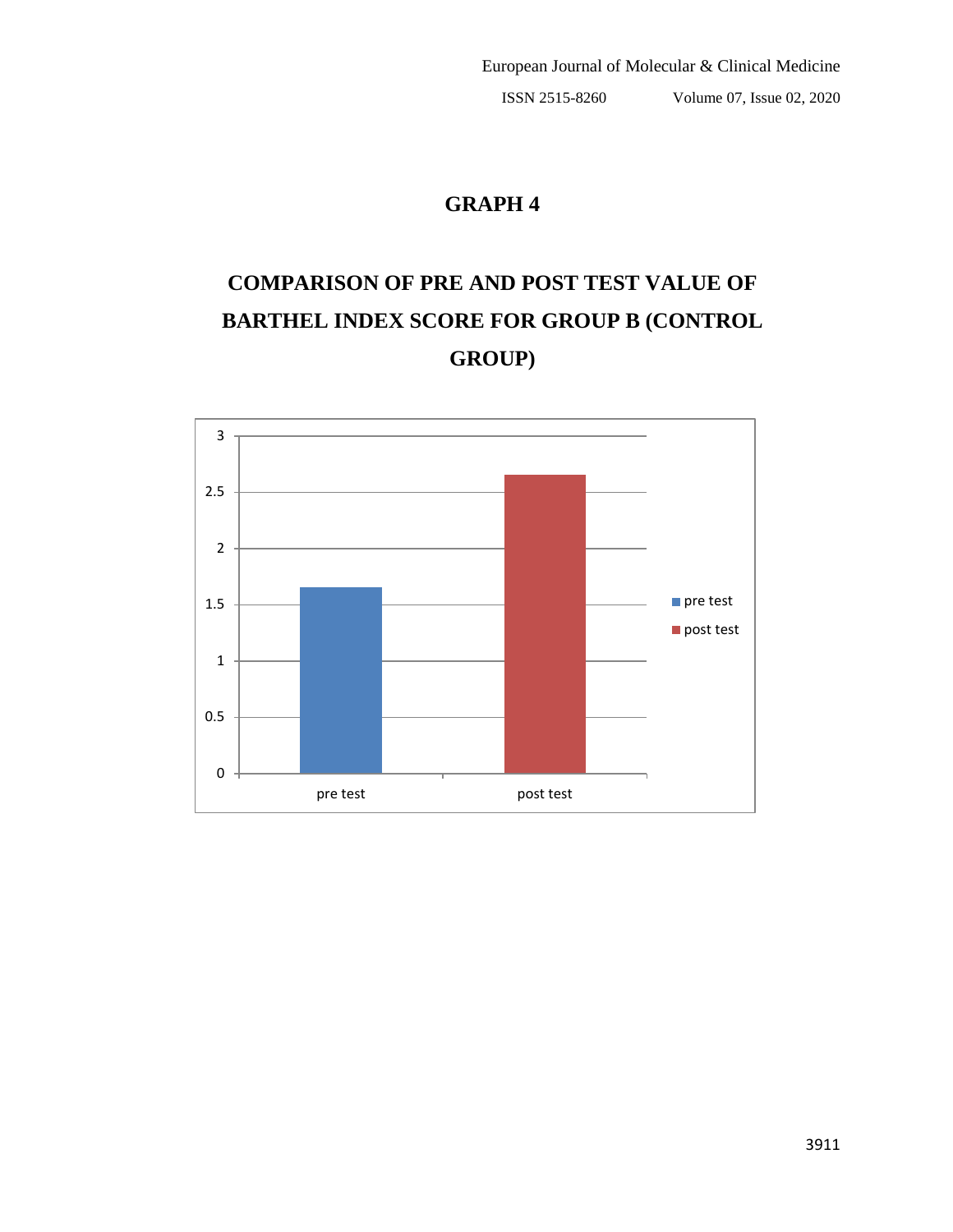## **TABLE-5**

## **COMPARISON BETWEEN POST TEST OF GROUP A (EXPERIMENTAL GROUP) AND GROUP B (CONTROL GROUP)**

| Test        |         | Mean    | T Value | Significance |
|-------------|---------|---------|---------|--------------|
|             | Group A | Group B |         |              |
| <b>OBSS</b> | 12.8    | 12.6    | $-374$  | .712         |
| <b>BIS</b>  | 5.0     | 2.6     | $-2.73$ | .011         |

The above table reveals the mean, standard deviation, t-test, p value of Overactive Bladder Symptom Score (OBSS) and Barthel Index Score (BIS)in post- test of the Group A (experimental group) and Group B (control group).

The Overactive Bladder Symptom Score has shown a greater mean value in Group AthanGroup B in post- test. While Barthel index score has also shown a greater mean value in Group A than Group B in post- test.

The table shows non-significant results in Overactive Bladder Symptom Score and Barthel Index Score for Group A(Experimental group) and Group B(Control group) value in post- test at p<0.001 level.